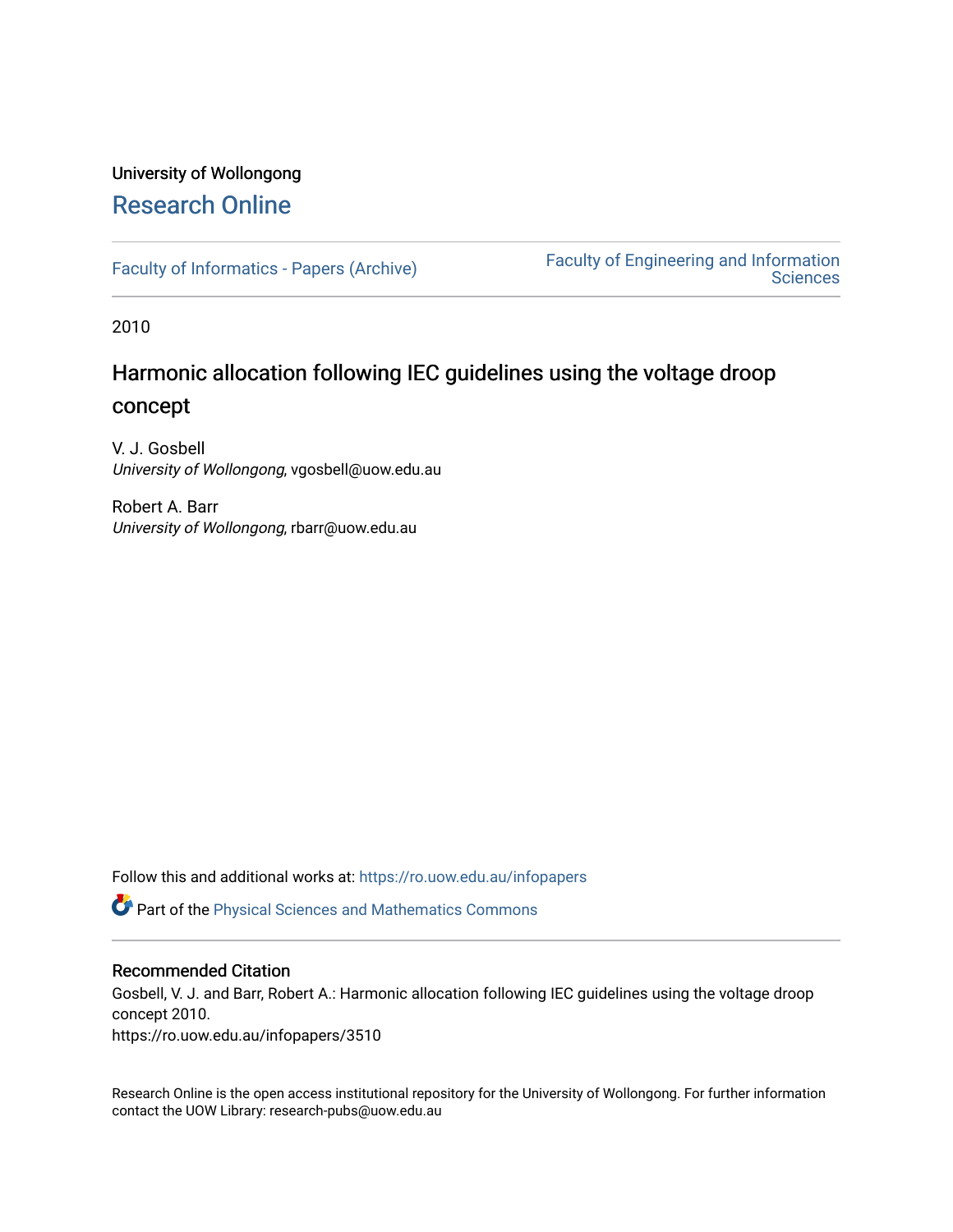# Harmonic allocation following IEC guidelines using the voltage droop concept

# **Abstract**

Present IEC guidelines are difficult to apply to realistic cases because of the data load, the number of assumptions required and the computational complexity. A new approach is given based on the concept of voltage droop, to be detailed in a companion paper. The benefits of the approach are a simple calculation with minimal data and no required assumptions. It applies to radial or meshed distribution systems where feeders are sufficiently short that line capacitance can be ignored. The approach can be applied at the installation (MV or LV) and the equipment level and can be used to give reference values for equipment emission standards.

# **Disciplines**

Physical Sciences and Mathematics

# Publication Details

Gosbell, V. J. & Barr, R. A. (2010). Harmonic allocation following IEC guidelines using the voltage droop concept. 14th International Conference on Harmonics and Quality of Power, ICHQP 2010 (pp. 1-6). Bergamo, Italy: IEEE.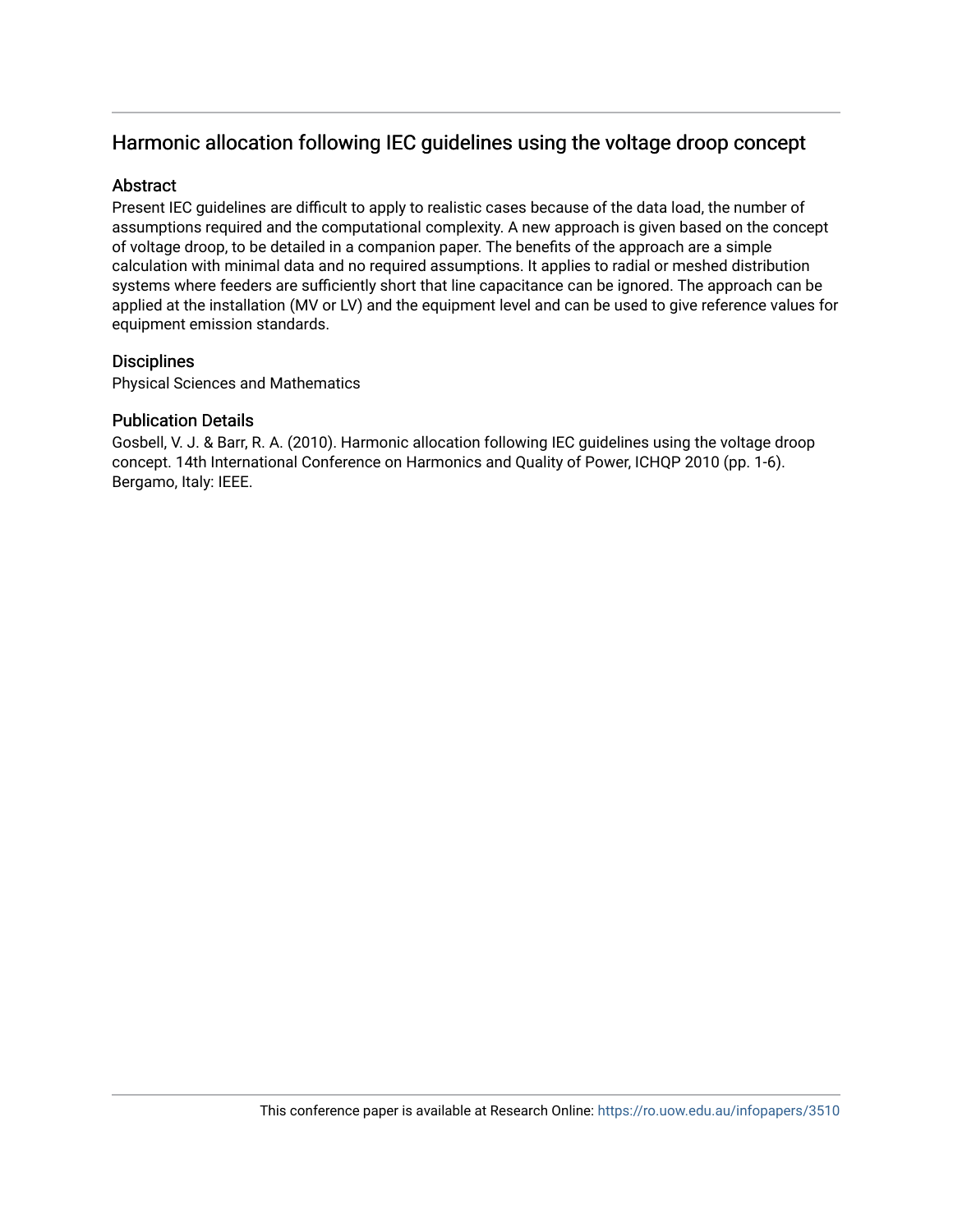# Harmonic Allocation Following IEC Guidelines Using the Voltage Droop Concept  $\overline{a}$

V.J. Gosbell, *Life Member, IEEE* and R.A. Barr, *Member, IEEE*

*Abstract***-- Present IEC guidelines are difficult to apply to realistic cases because of the data load, the number of assumptions required and the computational complexity. A new approach is given based on the concept of voltage droop, to be detailed in a companion paper. The benefits of the approach are a simple calculation with minimal data and no required assumptions. It applies to radial or meshed distribution systems where feeders are sufficiently short that line capacitance can be ignored. The approach can be applied at the installation (MV or LV) and the equipment level and can be used to give reference values for equipment emission standards**.

*Index Terms***-**- **distribution systems, harmonics, IEC standards, IEEE standards, harmonic allocation, voltage drop.**

#### I. NOMENCLATURE

| <b>Symbol</b>         | Meaning                                                     |  |
|-----------------------|-------------------------------------------------------------|--|
| $E_{I\underline{hi}}$ | Allocated harmonic current at order h to load "i"           |  |
| $E_{\rm Uni}$         | Allocated harmonic voltage at order h to load "i"           |  |
| $G_{M V h}$           | Available harmonic voltage at MV level                      |  |
| h                     | Harmonic order                                              |  |
| 1                     | Subscript referring to load "i"                             |  |
| $I_{ih}$              | Harmonic current drawn by load                              |  |
| $k_h$                 | Harmonic allocation constant                                |  |
| $L_{L}$ <sub>Vh</sub> | Planning level for harmonic h at LV                         |  |
| <b>SCR</b>            | Short circuit ratio                                         |  |
| $S_i$                 | Maximum demand of load                                      |  |
| $S_t$                 | Sum of all substation loads requiring a harmonic allocation |  |
| $V_{drop}$            | System voltage droop                                        |  |
| $\rm V_{ih}$          | Harmonic voltage caused by load at point of connection      |  |
| $X_{ih}$              | Harmonic reactance                                          |  |
| $\alpha$              | Exponent representing diversity                             |  |

#### II. INTRODUCTION

**Tarmonics in power systems have been an issue over many** Harmonics in power systems have been an issue over many decades, with Standards Australia publishing its first harmonic standard AS 2279.2 in 1979 [1]. Excess harmonic voltage levels can lead to additional losses and possible overheating of induction motors and shunt-connected capacitors. High harmonic currents from single phase equipment in three phase installations can lead to unexpectedly high neutral currents [2]. With an emphasis on the benefits of power electronics technology (small size, efficiency, better control), harmonic distortion of the power system is inevitable and special procedures need to be put in place to limit harmonics to allow networks and equipment to

operate as intended.

One of the main international documents addressing this issue is IEC 61000-3-6 [3], a technical report developed and published by the International Electrotechnical Commission. A major concept is the Compatibility Limit for harmonic voltage, intended as the boundary between the maximum level to be allowed on networks (Planning level) and the minimum level at which equipment will malfunction (Immunity level). These limits reduce with increasing harmonic order. Although most power system harmonic distortion is caused by customer loads, [3] gives the major responsibility for controlling harmonics to the network owner since they are in the best position to coordinate customer harmonic emissions.

The IEC report [3] recommends Planning levels for different parts of power systems. At MV voltage levels and above, customers can be expected to be responsible for their plant emissions. Network owners are required to determine, for each harmonic, the maximum current which each customer can inject. These limit values can form part of a network connection agreement.

This paper will concentrate on the MV allocation process. The IEC document gives some general principles, but these can be very difficult to implement in practice. Another approach is given in the IEEE standard [2] with harmonic currents given in a very simple tabular form. A difficulty with this is that the detailed methodology of determining the table is not well described and it is not clear how to extend it to networks based on European practices including the meeting of the rather different IEC Planning levels.

Although given the status of a technical report, [3] has been adopted as a full standard by the Australian national regulatory authorities and they have asked that all network owners abide by it. Consequently there has been incentive in Australia to develop detailed approaches to MV allocation process. References [4] and [5] attempt to detail the allocation process for different situations. Standards Australia has published HB-264 2003 [6] as a guide to the use of both the harmonic and flicker standards in radial distribution systems.

This paper is a continuation of the above work and will review the IEC approach and then propose a new approach, aimed at meeting the IEC general principles. This approach is based on the concept of the system "voltage droop" which will be discussed below and leads to an allocation dependent only on the maximum demand (called "agreed power" in IEC standards) and fault level of the assessed installation. The approach is as simple as the IEEE to implement, but has a more rigorous theoretical basis and can be adapted for

V. J. Gosbell is with the University of Wollongong (e-mail: v.gosbell@uow.edu.au).

R. A. Barr is a consulting engineer with Electric Power Consulting Pty Ltd (e-mail: rbarr@epc.com.au).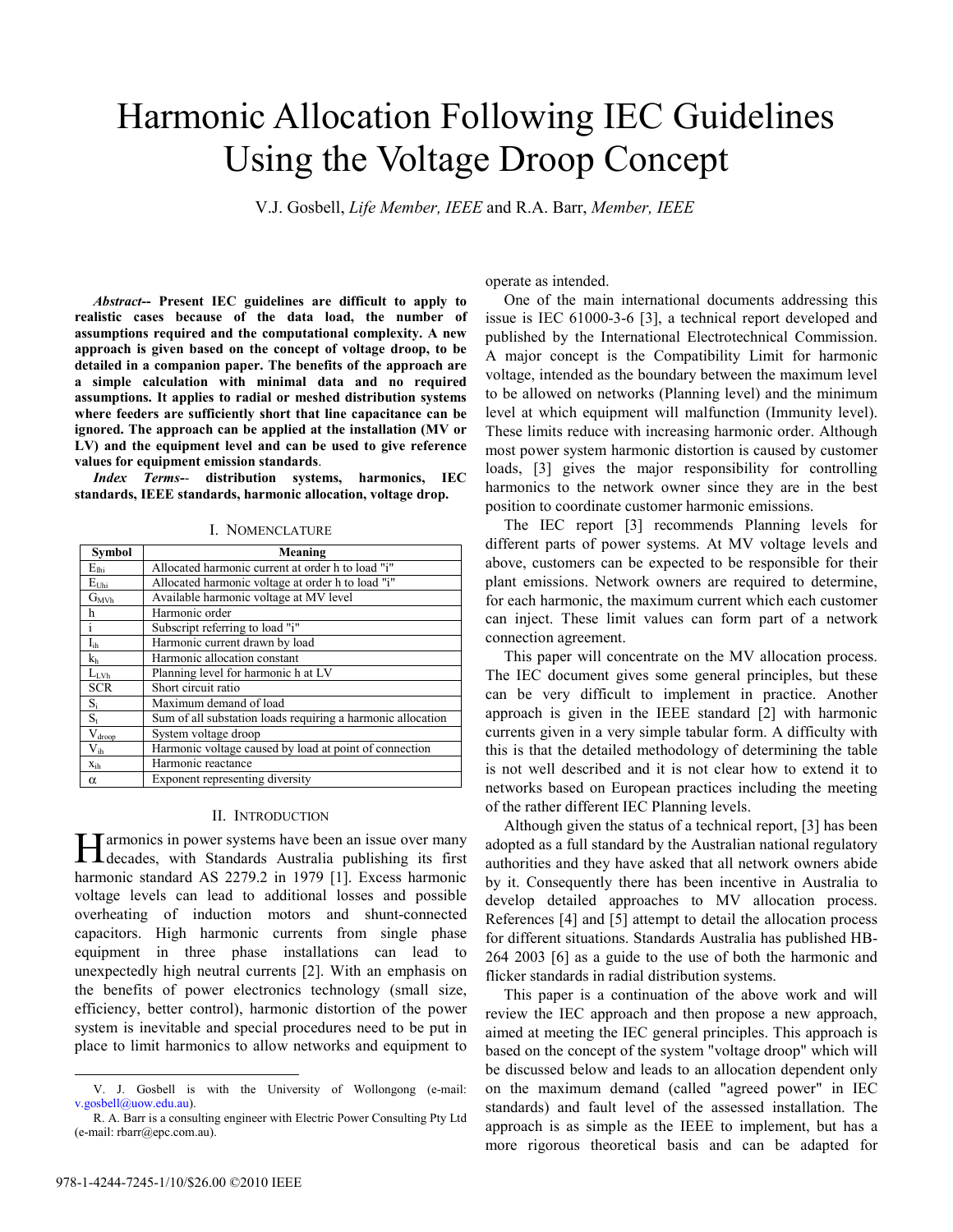different types of systems and different harmonic limits.

The success of the method depends on all shunt capacitors being detuned, but this is an essential requirement for any harmonic allocation method so far described. Under these conditions, the system harmonic reactance is simply

$$
\mathbf{x}_{h} = h\mathbf{x}_{1} \tag{1}
$$

Section III of the paper will summarise the IEC guidelines and argue that there is not yet a satisfactory procedure for applying them to practical situations. The voltage droop concept, which is the subject of a companion paper [7], will be briefly described in Section IV. It will then be shown how it can simplify harmonic allocation following IEC guidelines including an allowance for diversity. The following section will give an alternative form for the allocation equation using Short-circuit Ration (SCR) allowing the new approach to be related conveniently to IEEE-519 allocation tables. Finally we discuss further refinements which could be made to this harmonic allocation approach.

#### III. SUMMARY OF IEC APPROACH [3]

#### *A. Analysis principles*

Normally harmonic quantities vary with time and are described by their 95% cumulative probability value. When we refer below to a harmonic voltage  $V<sub>h</sub>$ , the 95% value is intended unless otherwise stated. Diversity is represented by an exponential summation law. For example, if two independent sources give harmonic voltages of  $V_{1h}$  and  $V_{2h}$ separately, the voltage due to their combined effect is assumed to be

$$
V_{h,tot} = \sqrt[\alpha]{V_{1h}^{\alpha} + V_{2h}^{\alpha}}
$$
 (2)

where  $\alpha$  has a value depending on the harmonic order h, and in particular has the value of 1.4 for 5≤h≤10.

#### *B. Allocation principles*

Each load is to be given an equitable allocation (this idea will be developed below). In a particular MV subsystem, when the system is fully loaded, the maximum harmonic voltage in the subsystem is to be equal to the Planning level. This implies that all available harmonic voltage is allocated to all the customer loads which are expected to be connected with nothing held in reserve for contingencies.

Suppose the Planning level for harmonic h at MV is  $L_{MVh}$ . Not all of this is available for the locally connected MV loads because of the contribution from upstream loads and from LV loads connected to the local system. The determination of the available voltage is given in [3] and has the symbol  $G_{MVh}$ .

At harmonic h, the harmonic current allocated to a load having maximum demand S varies as S. When there is diversity, it is found convenient to allocate a current increasing as  $S^{1/\alpha}$ . The reason for this can be seen by considering the special case of an MV substation with all loads connected directly to output bus. Adding the voltages taken to the power of  $\alpha$  is then equivalent to adding S terms directly. This leads to the allocation law for this case of

$$
E_{\text{Uni}} = G_{\text{MVh}} \left(\frac{S_i}{S_t}\right)^{1/\alpha} \tag{3}
$$

where  $E_{\text{Uni}}$  is the harmonic voltage allocated to load  $S_i$  and  $S_t$ is the sum of all the MV loads to be given an allocation. The harmonic current is then allocated depending on the harmonic impedance at the point of load connection. In the case where all nearby capacitors are detuned, if the fundamental impedance at the supply point is  $x_{i1}$ , the allocated current will be

$$
E_{\text{Ihi}} = \frac{E_{\text{Uhi}}}{hx_{i1}} \tag{4}
$$

This allocation procedure is unsatisfactory in the more usual case when MV loads are distributed along MV feeders where, typically fault levels can vary by 10:1 or more. Consider the case of two loads A and B, having identical maximum demand S, with A connected very close to the MV supply point and B connected at the far end where the fault level is 10 times smaller. Application of (3,4) would give equal voltage and a current 10 times different to the two loads.

An alternative strategy is to allocate equal harmonic currents rather than equal harmonic voltages to two equal loads. This could be achieved by an allocation law

$$
E_{\text{Ihi}} = k_{\text{h}} S_i^{1/\alpha} \tag{5}
$$

 $k_h$  is a constant called the "allocation constant" for the particular MV power system and is determined by finding the harmonic voltage contribution for each load from the inverse of (4), summing them using the summation law and equating the result to the available voltage  $G_{MVh}$ . For the case of zerolength feeders it is easy to see that

$$
k_h = \frac{G_{M V h}}{h x_1 S_t^{1/\alpha}}
$$
 (6)

while for the more general case,  $k_h$  is much more difficult to determine, since combining the voltages from all connected MV loads now requires data for the magnitude and connection point of all locally-connected loads to be accounted for, including future loads whose details might be unknown at the time that a specific allocation has to be determined.

The harmonic current allocation approach appears to be more equitable, however another difficulty arises. Where the fault level at B is very low, this load has to be allocated a small harmonic current. Load A is restricted to the same low allocation, no matter how strong is its point of supply. The cost of achieving equitability is to under-utilise the harmonic absorption capacity of the power system.

Reference [3] shows an effective compromise which is mid-way between voltage and current harmonic allocation – the allocation of harmonic VA. This can be expressed in the form

$$
E_{\text{Ihi}} = k_{\text{h}} \frac{S_i^{\frac{1}{a}}}{\sqrt{x_{i_1}}} \tag{7}
$$

where  $k_h$  is an allocation constant different in value to that in (5). In the above case, load B will be allocated a current only  $\sqrt{10}$  smaller than that for load A, while the harmonic voltage at the point of connection will be correspondingly  $\sqrt{10}$  times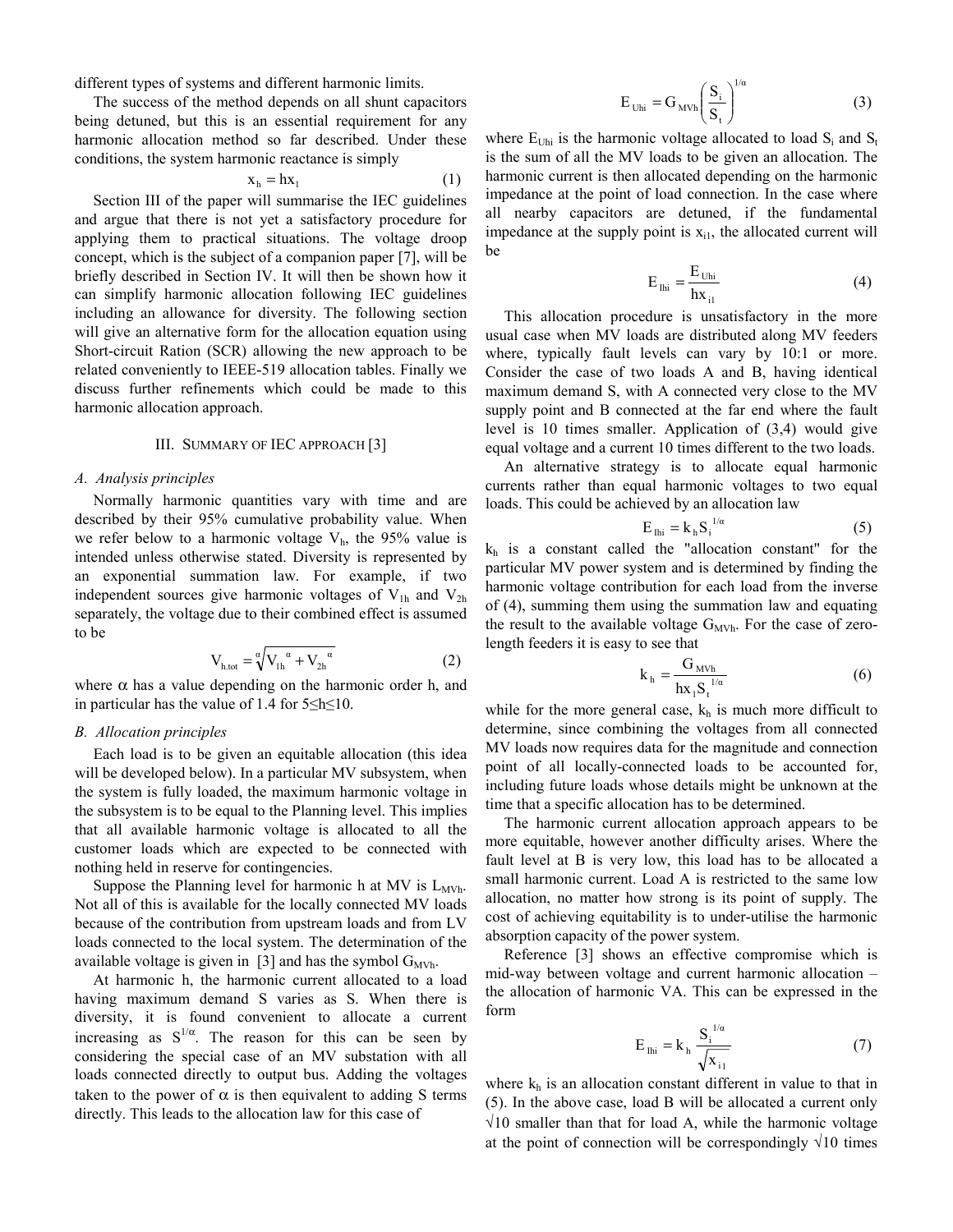larger. This allocation strategy is thus more equitable than voltage allocation, and allocates more harmonic current than does current allocation. Again, the determination of  $k_h$ requires a harmonic loadflow of the system including all future loads.

#### *C. Difficulties with present IEC approach*

Whether harmonic voltage, current or VA allocation is adopted, the difficulties are similar and have been described in detail in [5]

- The data requirements are large, being the magnitude and impedance at the point of connection for each significant MV load.
- Assumptions need to be made about the position and point of connection of future loads.
- Assumptions need to be made of the impact of LV loads on the MV system.
- Meshed systems cannot be solved easily by simple tools such as spreadsheets.

A range of assumptions gives a range of allocated currents, and this can create difficulties in dealing with customers. Utilities are responsible for controlling the system harmonic voltage and would tend to be conservative in allocating harmonic current. Customers wish to avoid mitigation costs and would prefer a scenario giving a large harmonic current allocation.

A solution to this dilemma is one which minimizes the need to make assumptions about present and future loads. We shall show that the voltage droop concept provides an allocation strategy with this property, as well as being applicable to any power system topology.

## IV. PROPOSED APPROACH BASED ON VOLTAGE DROOP CONCEPT [7]

#### *A. Voltage droop*

When a large load is suddenly connected to a power system, there is a relatively large initial voltage reduction related to the load current and the system fundamental impedance. If the voltage change is sufficiently large, On Load Tap Changing (OLTC) transformers will operate to keep steady state voltages throughout the network within acceptable ranges. The voltage change between the load side of the first OLTC transformer above the load and the load itself is called Voltage Drop. Voltage Drop is related to the system impedance between the load and the first upstream OLTC transformer. With the exception of Line Drop Compensation schemes, Voltage Drop cannot be corrected by OLTC operation. In contrast to Voltage Drop, Voltage Droop is associated with the total initial voltage reduction. Voltage Droop is related to the total system Thevenin impedance which is larger than that associated with Voltage Drop. Depending on the configuration of the network, a large part of the Voltage Droop will normally be counteracted by OLTC operation.

A distorting load draws harmonic current and creates a harmonic voltage drop in the power system. This harmonic voltage is related to the system Thevenin harmonic

impedance. If capacitors are unimportant (either they are absent or detuned), this impedance is the fundamental Thevenin impedance scaled up by the harmonic order "h". This idea gives the link between harmonic allocation and voltage droop. er they are<br>fundamental

Several types of voltage droop can be identified. The above discussion concerned load voltage droop. Feeder voltage droop is the combination of the voltage droops of all the loads either directly connected to the feeder under review or impacting on it by means of spur connections. This value is limited by system planners indirectly by voltage drop and network loss considerations. The value must be such that the combination of all upstream voltage regulators will keep the voltage within the acceptable range. This limiting value we shall call the System voltage droop with symbol  $V_{\text{drop}}$ . For Australian distribution systems, preliminary work suggests that a typical value is 30-40% pu.

Consider a load  $S_i$  connected to an unloaded MV feeder at a point where the fundamental Thevenin reactance is  $x_{i1}$ . The load voltage droop seen at the point of connection through to the end of the feeder is  $x_{i1}S_i$ .

$$
V_{\text{droop.i}} = S_i x_{i1} \tag{8}
$$

The aim of the new allocation approach is to form an allocation equation related to (8) so that the harmonic voltage is related to the voltage droop. The major difficulty in this development is to allow for diversity.

#### *B. Case with no diversity for harmonic quantities*

Let us assume that every load is given an allocated harmonic current proportional to its fundamental current. In per unit

$$
E_{\text{Ihi}} = k_{h} S_{i} \tag{9}
$$

This load then gives a harmonic voltage drop contribution of

$$
V_{ih} = k_h S_i h x_{i1} = k_h h (S_i x_{i1})
$$
 (10)

Thus for each fundamental voltage drop in the system, there will be a corresponding harmonic voltage drop  $k<sub>h</sub>$ h times larger. Hence we can write

$$
V_h = k_h h V_d \tag{11}
$$

This will lead to a maximum harmonic voltage contribution to the network equal to  $k<sub>h</sub>$  times the load maximum fundamental voltage droop contribution. When aggregated across all customers, the total harmonic voltage at the extremities of the power system becomes limited by the maximum network voltage droop. In order to ensure that the maximum harmonic voltage is acceptable

$$
L_{LVh} \ge k_h h V_{\text{drop}} \tag{12}
$$

To limit the harmonic voltage and allow the system to be fully loaded (in the harmonic sense), we chose

$$
k_h = \frac{L_{LVh}}{hV_{drop}}
$$
 (13)

#### *C. Diversity represented by the summation law*

For reasons which will become apparent below, we modify (9) to give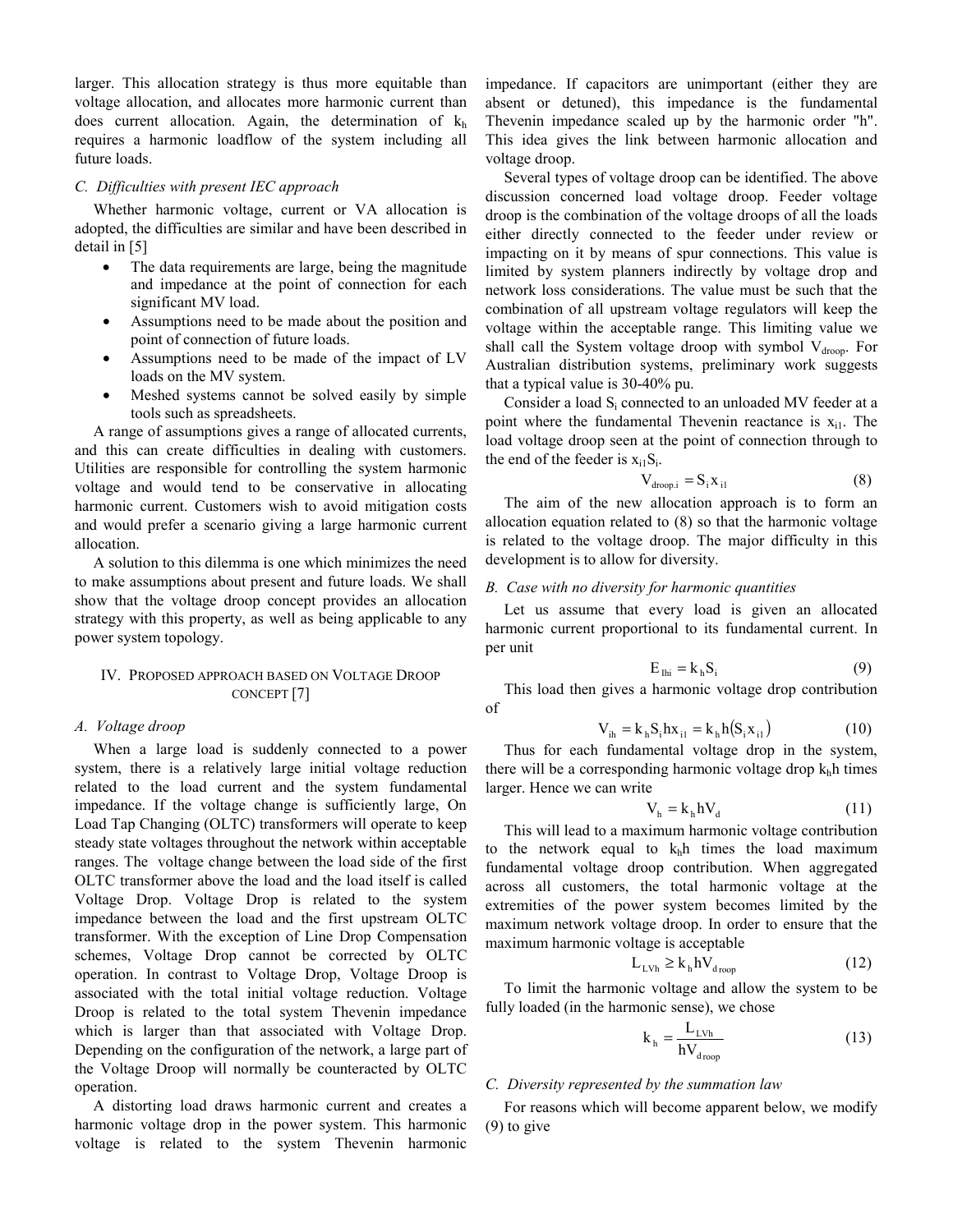$$
E_{\text{Ihi}} = k_{h} \frac{S_{i}^{1/\alpha}}{x_{i1}^{1-\frac{1}{\alpha}}}
$$
 (14)

Suppose that each load is taking up its full harmonic allocation. The maximum load harmonic current  $I_{ih}$  is then given by (14). The corresponding harmonic voltage contribution at the point of connection and at any point downstream from there to the network extremities is

$$
V_{ih} = I_{ih} h x_{ih} = k_h h (S_i x_{il})^{1/\alpha}
$$
 (15)

First consider the case where the MV subsystem has only one feeder. The harmonic voltage at the end of the feeder is found by adding terms like (15) taken to the power of α, that is terms like

$$
V_{ih}^{\alpha} = (k_h h)^{\alpha} S_i x_{i1}
$$
 (16)

We see that the harmonic voltages to the power of  $\alpha$  are now proportional to the voltage droop contributions. When these terms are all added

$$
V_h^{\alpha} = (k_h h)^{\alpha} V_d \tag{17}
$$

In order to limit the harmonic voltage at the end of LV feeders,  $k_h$  should be chosen from

$$
k_h = \frac{L_{LVh}}{hV_{d_{\text{roop}}}^{1/\alpha}}
$$
 (18)

For example, for  $h = 5$ ,  $L_{LVh} = 5.5\%$ ,  $V_{drop} = 30\%$ ,  $k_h$  is taken as 0.026.

When there are several feeders, it is not possible to derive (18) in a rigorous a manner. The difficulty is due to the equation for the harmonic voltage due to one source acting through several impedances in series. These voltages add directly, not using the summation law. As a consequence, the harmonic voltage drops throughout the network no longer exactly correspond to the fundamental voltage drops.

We have studied several cases to find the error due to the use of (18) in multi-feeder systems. There is only room here to give brief conclusions

- The use of (18) always leads to harmonic voltages being less than the desired limit, so the systems absorption capacity is not fully utilised.
- For a given source impedance, as the feeder length increases, the error at first grows and then decreases. The error is a maximum when the feeder impedance is about five times the supply impedance.
- The error increases with the number of feeders.

In particular, we have studied the error for a typical Australian suburban system where the zone substation supplies about ten feeders whose impedance is about ten times the source impedance. For this case, the error is 20%, which is acceptable for these studies and gives some reserve against uncertainties such as the future connection of embedded generation. The method given in [5] might appear to be more accurate because of the detailed modelling required, but in practice much of the data has to be guessed. Another factor is that the present method requires a very simple calculation and is very robust against computational error.

## *D. Example*

Example<br>What  $5<sup>th</sup>$  harmonic current should be allocated to a 500kVA installation connected to an MV power system where the fault level is 62.5 kVA? The LV Planning level is taken as 5.5% and diversity is assumed to be represented by  $\alpha = 1.4$ . The maximum network voltage droop at the network extremities is 30%.

Solution: Using a base of 1MVA,  $S_i = 0.5$  pu,  $x_{i1} = 0.016$ pu and

$$
E_{\text{Ihi}} = k_{\text{h}} \frac{S_i^{\frac{1}{\alpha}}}{x_{i1}^{\frac{1}{\alpha}}} = 0.026 \left( \frac{0.5^{1/1.4}}{0.016^{1-\frac{1}{1.4}}} \right) = 0.052 \text{ pu}
$$

giving a  $5<sup>th</sup>$  harmonic current of 10.3% of the fundamental current. The form of (14) gives less percentage harmonic current with increased load size, and we will investigate this in more detail later.

Note the following issues

- The maximum end of LV feeder voltage droop is the correct figure to use irrespective of where the assessed load is connected.
- The data required for each allocation calculation is just two numbers, the load's maximum demand and the fundamental reactance at the point of connection.
- The result applies irrespective of the power system topology – simple radial, radial with spurs or mesh.

There is a close relationship between the proposed new allocation procedure and harmonic VA allocation. It can be seen that (14) is very similar in form to (7), the difference being the exponent of  $x_{i1}$  which is listed in Table 1. For low frequency harmonics, where there is no diversity, there is no variation with fault level. For the common harmonic range  $5 \le h \le 10$ , this power is 0.29, compare with 0.5 for harmonic VA, giving harmonic allocations slightly less sensitive fault level than the harmonic VA policy. At high frequencies, this power is exactly the same as for the harmonic VA approach, with the allocation constant now found immediately rather than from an extensive harmonic loadflow calculation.

TABLE I VARIATION OF DENOMINATOR EXPONENT WITH HARMONIC RANGE

| h range            | α |  |
|--------------------|---|--|
| < ና                |   |  |
| $5 \leq h \leq 10$ |   |  |
| 10<br>$\lt h$      |   |  |

V. DEPENDENCE ON SHORT-CIRCUIT RATIO

#### *A. Allocation equation*

The SCR or short-circuit ratio of a load is defined as the ratio of the fault level at the point of connection divided by the load maximum demand.

$$
SCR_{i} = \frac{fault\_level}{S_{i}} = \frac{1}{S_{i}x_{i1}}
$$
 (19)

For the present study, it is important that the SCR value is related to the reactance component of the total system impedance. This relationship is not so simple in weak MV and LV systems where the resistance component of the impedance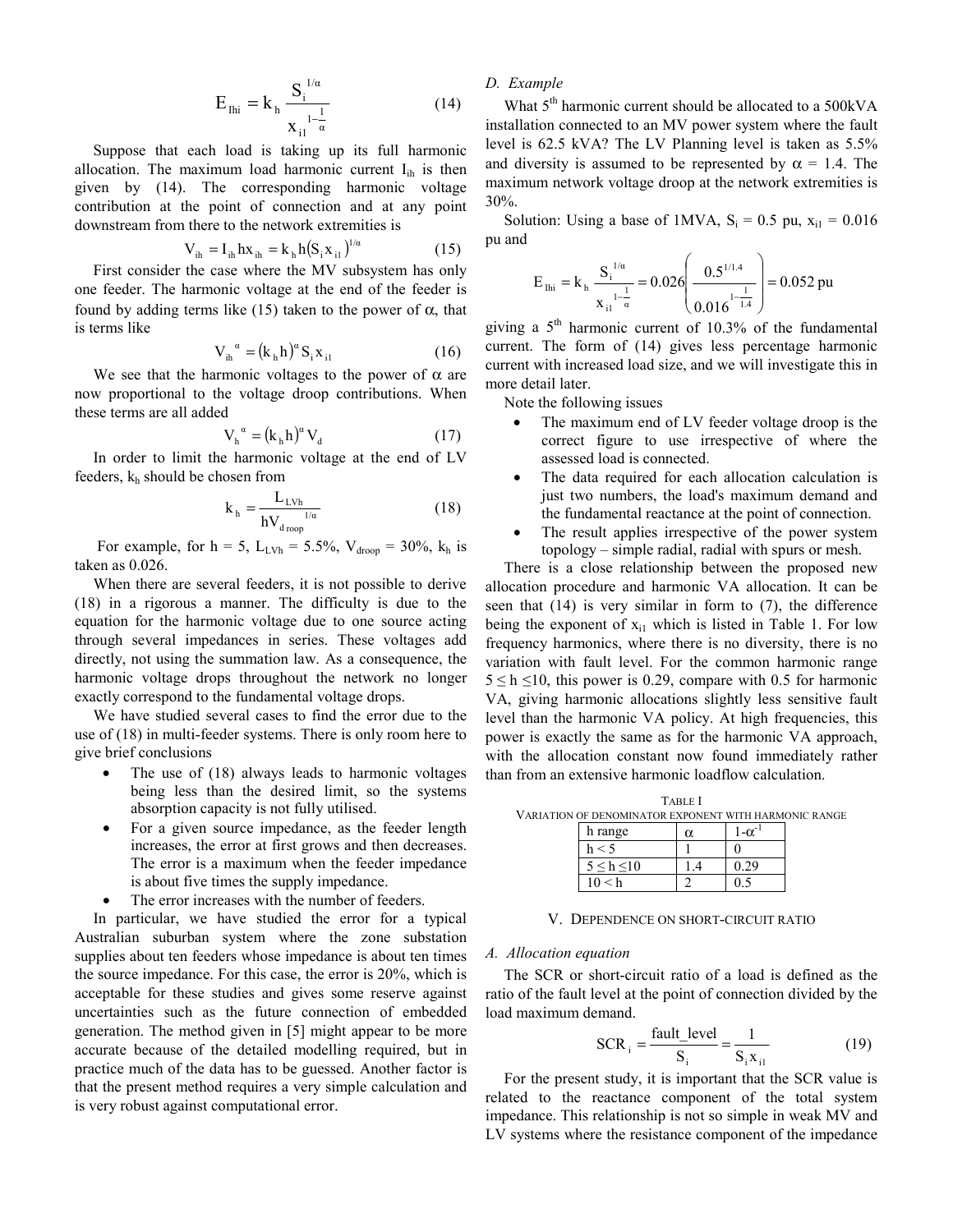is significant. Here the fault level value in (19) might have to be increased from the actual value to more truly reflect the value of  $x_{i1}$ .

Substitution of (19) into (14) gives

$$
E_{\text{1hi}} = k_{h} S_{i} S C R_{i}^{1 - \frac{1}{\alpha}}
$$
 (20)

We now express the allocated current as a fraction of the fundamental current by dividing by  $S_i$  giving

$$
\frac{E_{\text{Ihi}}}{I_{i1}} = k_{h} \text{SCR}_{i}^{1-\frac{1}{\alpha}}
$$
 (21)

Another useful equation is the variation of the harmonic voltage at the point of connection with the supply, given by multiplying (14) by the harmonic impedance  $hx_{i1}$  and then eliminating  $x_{i1}$  using (19).

$$
E_{\text{Uni}} = k_h h \times \text{SCR}_i^{-\frac{1}{\alpha}}
$$
 (22)

Equation(21) has been graphed in Fig. 1 using a log/linear graph for  $h = 5$  giving a percentage harmonic current increasing as SCR to the power of 0.29. This slowly varying function appears to increase more quickly in the graph because of the logarithmic abscissa scale to allow representation of a wide range of SCR. We note that the percentage harmonic current approaches a minimum value of 2.6% at low values of SCR. We have added points corresponding to SCR values for typical conditions of a weak MV system ( $SCR = 8$ ), a strong MV system ( $SCR = 100$ ), a personal computer in a suburban house (SCR = 800) and a compact fluorescent lamp  $(SCR = 30,000)$ . This highlights that this concept applies for both installations and individual items of equipment. We see that MV allocations should lie in the range of 4-10%, PCs should expect to draw about  $17\%$  5<sup>th</sup> harmonic current and CFLs about  $43\%$  5<sup>th</sup> harmonic current.



Note that actual equipment standards for PCs and CFLs would not be expected to have exactly these values. These standards have been determined based on assumptions that may not exactly match the summation law with  $\alpha = 1.4$ . Nevertheless they are a good reference point in the absence of any other information. In particular, this approach may be worth considering for the LV installation standards which are at present being developed by some authorities.

#### *B. Comparison with IEEE 519 allocation procedure*

IEEE 519 [2] directly expresses the percentage current allocation in terms of SCR in tabular form. The IEEE limits

are different (3% at the  $5<sup>th</sup>$  harmonic) and  $k<sub>h</sub>$  has been recalculated as 0.0142. We have tentatively assumed a voltage droop of 30%. A comparison between the two approaches is given in Fig. 2.  $\epsilon_{\rm h}$  has been<br>ed a voltage

An exact match between a tabular approach and a single equation cannot be expected. With this reservation, we note that the new approach gives an allocation procedure varying with SCR in a very similar way. In general, the IEEE approach gives a higher allocation. It is possible that a smaller value of voltage droop is applicable in the USA, in which case the smooth graphed would be scaled up to give even closer agreement. Alternatively, it is possible that the IEEE approach assumes that not all customers take their full allocation, in contrast with IEC guidelines.



Fig. 2 – Comparison of IEEE 519 and proposed new allocation procedure. (IEEE  $\blacklozenge$ , Proposed  $\blacklozenge$ )

On the whole, the consistency of the two approaches is very good considering that they are compared for a range of SCR covering almost three decades. This confirms that the new approach is broadly consistent with present practices.

## VI. DISCUSSION

The work reported is only part of our investigations. We summarise some other issues that we have considered and which will be detailed in future publications.

#### *A. Triplens*

Balanced triplen harmonic currents do not flow in the same path as the fundamental and non-triplen harmonic currents. The path depends upon transformer vector groups, transformer connection arrangements and earthing practices which vary with different utilities. Nevertheless it should be possible to estimate the ratio of the "effective" fundamental reactance seen from the extremities of the LV system using positive and zero sequence impedances.

#### *B. Planning levels*

The proposed approach is based only on meeting a planning level at LV, unlike the IEC approach which gives recommended planning levels to be applied across the power system, reducing towards the higher voltage parts of the network. The new approach allows the expected harmonic voltage variation across the network to be determined so that